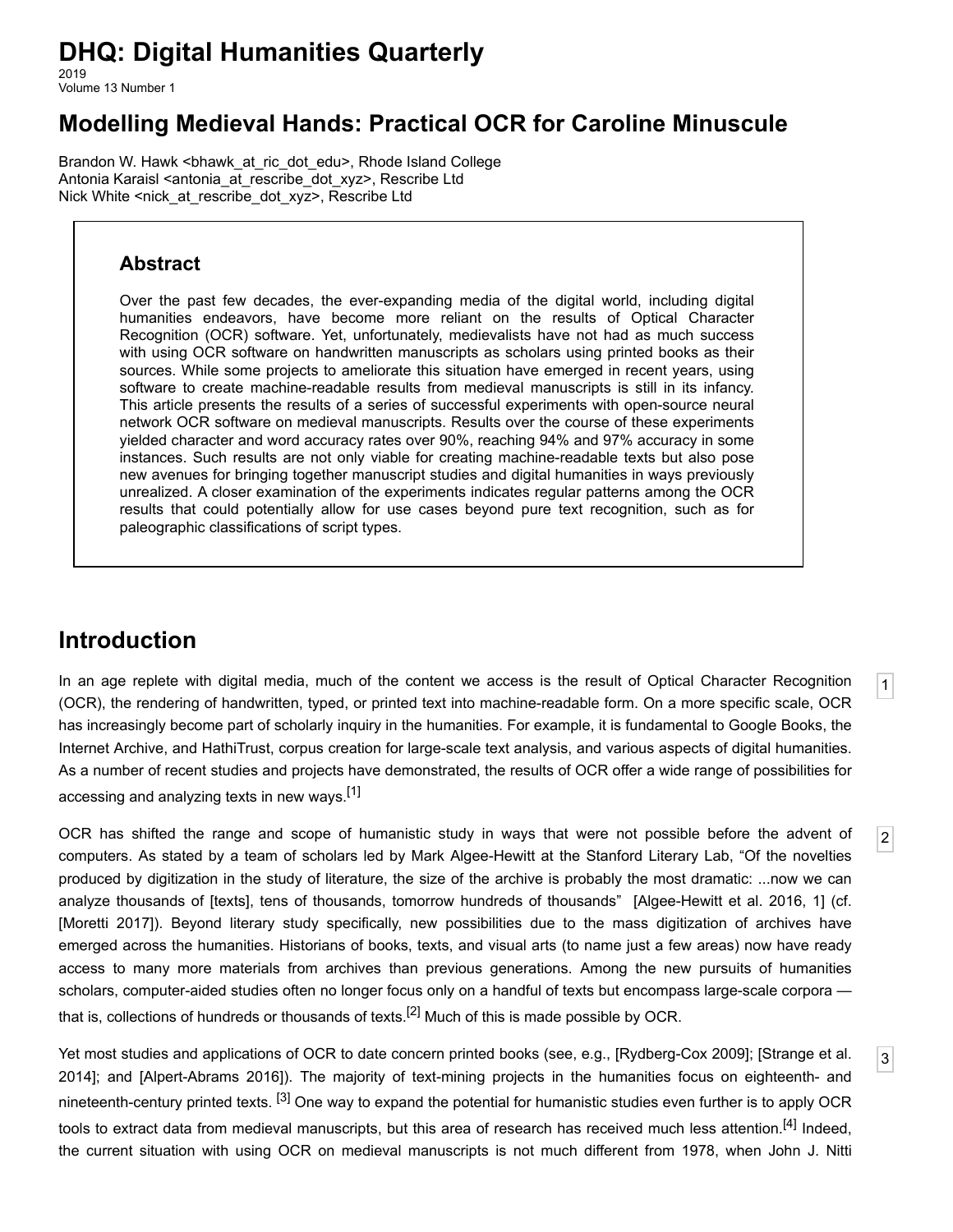claimed that "no OCR (Optical Character Recognition) device capable of reading and decoding thirteenth-century Gothic script was forthcoming" [\[Nitti 1978,](#page-16-3) 46]. Now, as then, there has been little progress on using OCR to decipher Gothic or any other medieval script, regardless of type, date, or origin.

[4](#page-1-0)

[5](#page-1-1)

[6](#page-1-2)

[7](#page-1-3)

[8](#page-1-4)

<span id="page-1-0"></span>This article presents the results of a series of experiments with open-source neural network OCR software on a total of 88 medieval manuscripts ranging from the ninth through thirteenth centuries.<sup>[5]</sup> Our scope in these experiments focused mainly on manuscripts written in Caroline minuscule, as well as a handful of test cases toward the end of our date range written in what may be called "Late Caroline" and "Early Gothic" scripts (termed "transitional" when taken together).<sup>[6]</sup> In the following, we discuss the possibilities and challenges of using OCR on medieval manuscripts, neural network technology and its use in OCR software, the process and results of our experiments, and how these results offer a baseline for future research. Our results show potential for contributing to not only text recognition as such but also other areas of bibliography like paleographical analysis. In all of this, we want to emphasize the use of open-source software and sharing of data for decentralized, large-scale OCR with manuscripts in order to open up new collaborative avenues for innovation in the digital humanities and medieval studies.

#### **Medieval Manuscripts and OCR**

<span id="page-1-1"></span>The field of medieval studies, of course, relies on the transcription and editing of texts for analysis. Work with OCR on medieval manuscripts is potentially useful considering how many medieval texts remain untranscribed or unedited. In many cases, this is because of the unwieldiness of editorial projects dealing with hundreds of witnesses. In other cases, texts remain obscure because they are overlooked or ignored in the shadow of more canonical works. While digitization has expanded the size of the archive for humanities scholarship in substantial ways, medieval studies still has work to do before this archive may be used for examinations of understudied texts or large-scale analysis.

<span id="page-1-2"></span>In this respect, we see the potential to harness open-source OCR software for medieval studies in a number of ways. Using OCR could help contribute to areas such as: the speed, efficiency, and accuracy of text transcription and editing; cross-manuscript comparisons of texts in multiple respects; paleographical analysis; studies of textual transmission; as well as corpus creation, searchability, and subsequent macroanalysis. For example, with the output of OCR from medieval manuscripts, we could compare versions of texts for editorial purposes with collation tools like JuxtaCommons, or for intertextual parallels within larger corpora with tools like Tesserae. With other methodologies in mind, using OCR for massive corpus creation would allow for text-mining with tools like Lexos or other statistical analysis software like R (as in [\[Jockers 2014\]](#page-15-0)). Using OCR with medieval manuscripts also opens up new avenues of research related to scribal practices such as scripts and their variant spellings, irregular spacing, abbreviations, and errors — encompassing local and general considerations through diachronic and synchronic lenses.

<span id="page-1-3"></span>Certainly there are difficulties to working with OCR software on medieval manuscripts that do not apply to printed books. Medieval scribes did not work with Unicode, nor even with modern typefaces. A few reasons why OCR has not been widely applied to medieval manuscripts, even though it is evidently a good idea, include irregular features of handwriting, abbreviations, and scribal idiosyncrasies; variations in spellings; non-standard page layouts; and deteriorated pages — among other issues that might appear. All of these factors make traditional OCR based on print technology difficult. Recently assessing the field of OCR for corpus creation in medieval studies, Michael Widner writes, "Medieval manuscripts are practically impervious to contemporary OCR" [\[Widner 2018](#page-16-4), 132] (cf. [\[Hawk 2015\]](#page-15-1)). However, with the availability of open-source Artificial Neural Network (ANN) technology, as well as an increasing amount of digitized sources available via open access, OCR for medieval manuscripts is actually becoming a greater possibility.

<span id="page-1-4"></span>We believe that there is a significant point to using OCR software — rather than other tools for handwritten text recognition (HTR) — because of the relative regularity of medieval hands and scripts overall, which may be analogous in some ways to print typefaces in a general way.<sup>[7]</sup> Recent work has questioned the efficacy of OCR and turned to HTR [as a preliminary way to analyze script types even before moving on to the process of recognition \(e.g. by \[Kestemont et](#page-15-2) al. 2017]). The differences between OCR (a long-established technology) and HTR (in an early phase of development) are subtle but substantial. The biggest difference lies with layout analysis and segmentation for processing: this stage is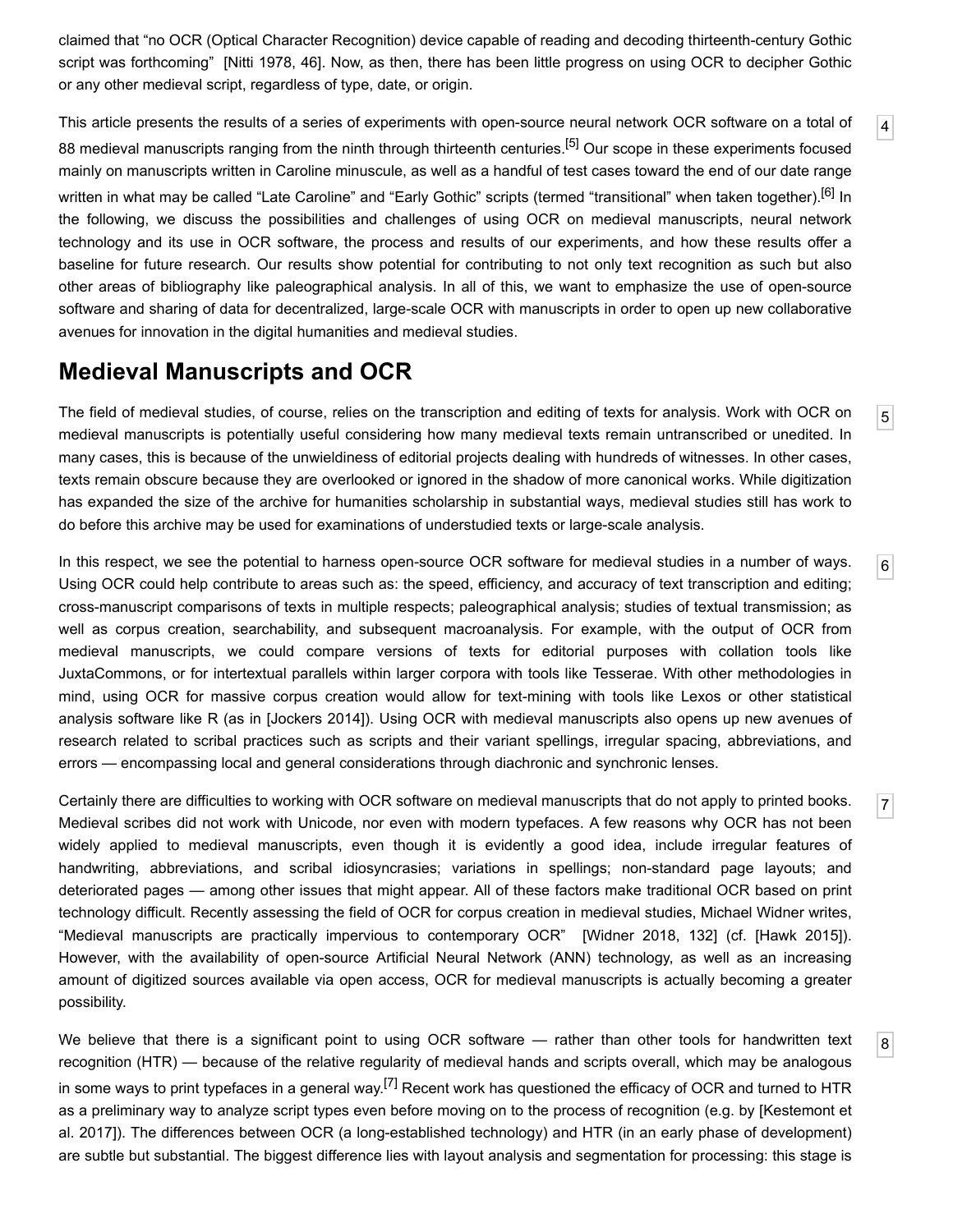usually built into the OCR engine, while it is a separate stage in HTR. OCR tends to be known for a focus on processing individual letter-forms or characters as isolated parts of the whole text or text lines and is more widely used on printed texts. HTR typically processes whole words or lines, and is upheld as the optimal technology for handwritten texts.

<span id="page-2-0"></span>Yet OCR and HTR technologies and processes have recently converged to some degree. Major OCR engines are also used on handwritten texts in various ways. Indeed, there is now some amount of overlap between OCR and HTR in practice because of developments in machine learning; for example, engines like OCRopus allow for new methods and analysis and segmentation (see below, on the OCRopus engine). New modes of using OCR software with ANN technology shift beyond specific focus on characters. ANN technology has reached a point that makes this possible for several reasons, more than the previous type of technology. While both OCR and ANN technologies have been around for much longer than often acknowledged, we now have more computing power than ever before. The time seems right to use that technology for the challenges that medieval manuscripts pose to OCR.

[9](#page-2-0)

[11](#page-2-2)

[12](#page-2-3)

[13](#page-2-4)

<span id="page-2-1"></span>[10](#page-2-1) At the outset, it is important to recognize that our goal is not to eliminate human analytical work with computers. But using open-source OCR tools for manuscripts has the potential to limit the time of editing and to increase the efficiency of dealing with large numbers of witnesses. As is obvious from other uses of OCR for text-mining, post-processing [brings the need for cleaning up "dirty OCR" through means of what David Mimno has called "data carpentry" \[Mimno](#page-15-3) 2014]. For print books, post-processing means, at the least, eliminating extraneous data such as chapter numbers, hyphens, page numbers, page headers and footers, and apparatus, as well as unwanted "noise" produced in the OCR process (see [\[Alpert-Abrams 2016](#page-14-3)]; and [\[Widner 2018](#page-16-4), 132–4]). Manuscripts may include many of the same elements, as well as their own idiosyncrasies like glosses and marginalia. Surely the human is integral to this whole process.

## **Artificial Neural Networks for OCR**

<span id="page-2-2"></span>Artificial neural network (ANN) technology, also known as "deep learning," "machine learning," or just "AI" has been around for a surprisingly long time.<sup>[8]</sup> While recognized as a powerful method which could address a large range of problems in computing, its uptake was limited for years, in large part due to the need for very large training sets and general speed issues. However, its use has exploded in recent years as storage and computer processing is much cheaper, and in some sectors massive labelled training sets can be assembled automatically using the labor of unknowing web users (see, e.g., [[Taigman et al. 2014](#page-16-5)]; and [\[Google](#page-15-4)]). ANNs are useful in a large variety of applications and are particularly good at dealing with fuzziness and uncertainty in data, identifying patterns in a noisy world.

<span id="page-2-3"></span>The basic idea behind ANNs is that they use algorithms to create a function that can perform some action, such as labelling different breeds of dogs, given a large training set, by repeatedly refining and testing different versions of a model. As this "training" process continues, the network becomes more and more accurate, until a point at which it plateaus and can no longer improve without more input data or changes in the initial configuration of the ANN. The model generated at each step is composed of many simple "yes/no" gates, automatically created by the training algorithms, which are given different weights through different iterations of the training process until an optimal configuration is found. These gates can be compared to biological neurons in the brain, which is where the name "neural network" comes from.

<span id="page-2-4"></span>There are many types of ANNs, and each is appropriate for different uses. Deep neural networks (DNNs) use many hidden layers, which result in significantly more complex, but generally more accurate, recognition. Recurrent neural networks (RNNs) are a type of DNN in which different layers can refer back to each other, which has the effect of enabling some contextual "memory" — which is to say that later parts of recognition can make reference to earlier parts, and vice-versa. Finally, a type of RNN that has found much favor in OCR and many other applications is called Long Short Term Memory (LSTM). This is a clever configuration of a RNN such that contextual memory can endure for a long time when it is useful without skewing recognition results in other cases, which could happen with earlier RNN variants. The combination of a long contextual memory and a neural network makes LSTM very well suited to tasks like OCR and speech recognition, where the context (of earlier and later characteristics like pixels, sounds, characters, words, and beyond) is very helpful in inferring the correct result.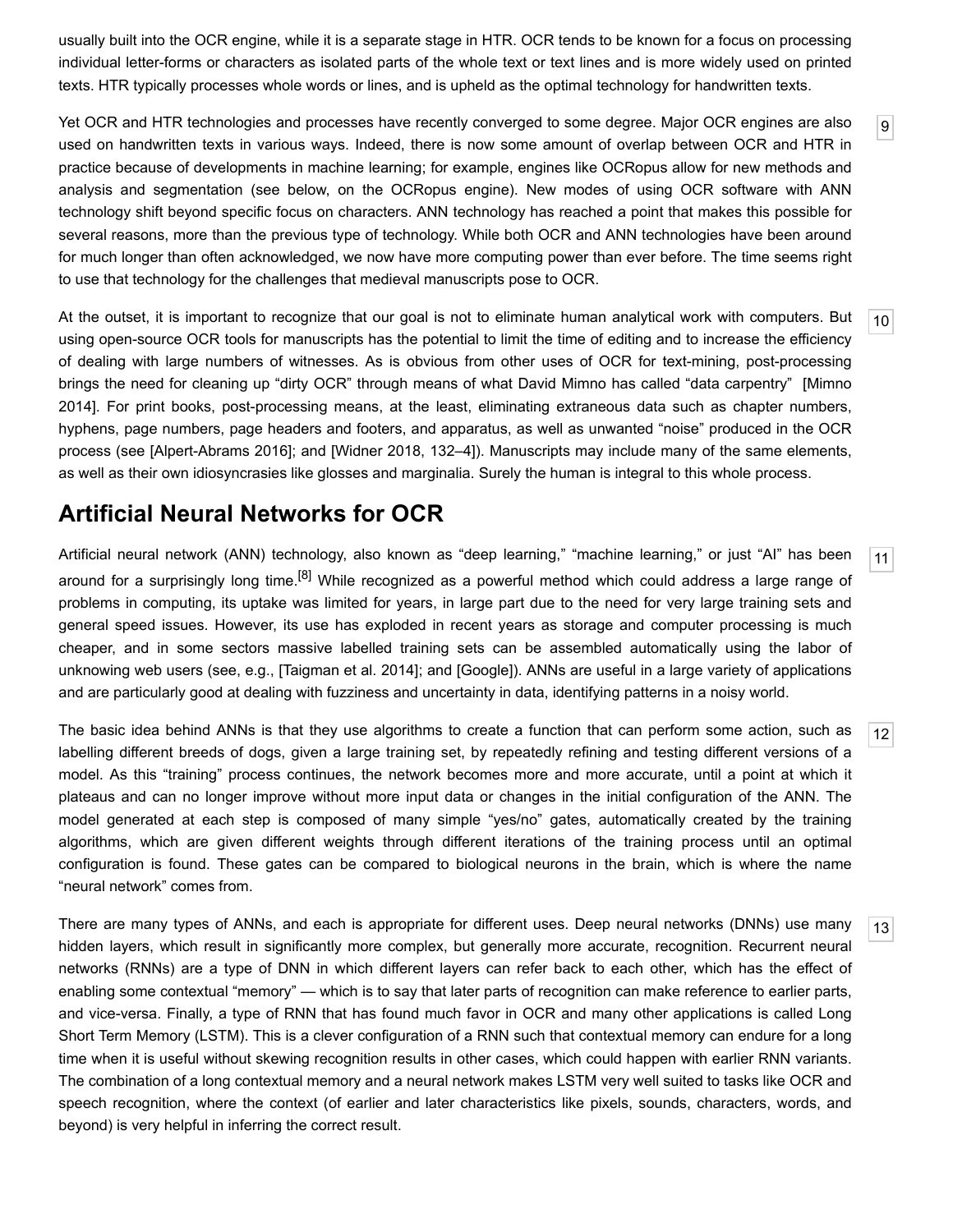<span id="page-3-0"></span>These ideas can be difficult to conceptualize in the abstract, so it helps to take a look at how they work in the case of OCR. The following description and accompanying images should help to make the process clearer. A training set will typically consist of many images, each containing a line of text, with accompanying "labels" that the ANN should somehow learn to associate with the parts of each image, until it can do this correctly even for unseen images. This can be done in different ways, so here we discuss how the open-source OCRopus engine works using a LSTM neural network.

[14](#page-3-0)

[15](#page-3-1)

[16](#page-3-2)

<span id="page-3-1"></span>First, the page image used for training the neural networks is split up into the lines that make up the text (see [Figure 1\)](#page-3-3). Each line image is matched with a text transcription as a label — the UTF-8 formatted text corresponding to the text in the image, as transcribed by a human in order to train the computer how to recognize the text. All matching pairs of image and text lines taken together make up the so-called "ground truth" which is used to train the OCR model. This stage of the process creates image-text pairs, between the segmented line image and the ground truth transcription (labels), for the purpose of training the engine.

#### <span id="page-3-3"></span>arrasbin/0010/010016.bin.png

societatem insuae fraudis consensum trahat: { t quorum semeils;

societatem in suae fraudis consensum trahat; Et quorum se m<sup>\*</sup>tib;

arrasbin/0010/010017.bin.png

pdelectationer terrenar placere considerat peorum molim

p delectationes terrenas placere considerat; p eorum molimi

arrasbin/0010/010019.bin.png

na simplicium uitam necando subuertat: Nec tamen ipsi

na simplicium uitam necando subuertat; Nec tamen ipsi

<span id="page-3-2"></span>In the next step, the actual training process, each ground truth image line is split into vertical lines 1 pixel wide and fed into the LSTM network in order (see [Figure 2\)](#page-4-0). In this case the "memory" of the LSTM network refers to the vertical lines before and after a point being considered. The LSTM training engine will go through the lines one-by-one, creating a model of how each line relates to those around it, with the lines further away generally having less weight than those closest (but still able to influence things, thanks to the "long" memory aspect of LSTM). The exact configuration and weighting of different nodes of the LSTM network is altered many times during this process, each time comparing the result of OCR with this test network on the ground truth image lines. After a few tens of thousands of iterations, this process gradually finds the configuration which produces the best results for the whole corpus of ground truth.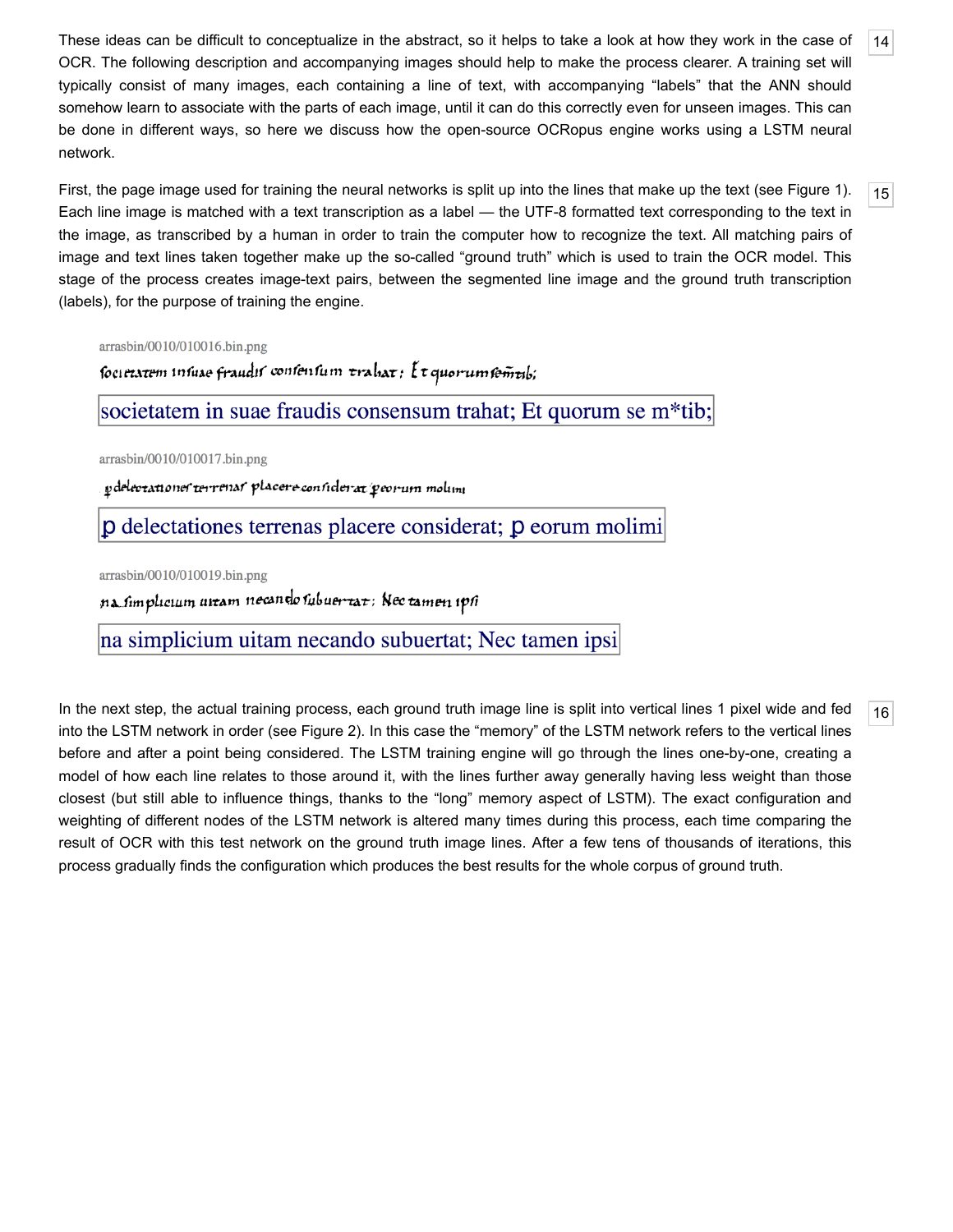# <span id="page-4-0"></span>ternē se urdisse xpin post ascensionē el

**Binarised full text line** 



Close-up of binarised word Start of word split into vertical lines for LSTM

<span id="page-4-1"></span>By contrast, traditional OCR methods are based on rules defined by the designers of the system, defining algorithms for how best to split characters and match those characters to characters that have been previously seen. While intuitively we might expect human experts to do a better job at designing methods to do OCR than an RNN, recursive neural network systems consistently perform far better in practice. This is a well-recognized feature of recursive neural network systems [\[Karpathy 2015\]](#page-15-5). Again, perhaps surprisingly, neural networks are in particular very good at handling the fuzziness of real world inputs. Needless to say, this works in our favor for OCR in general, and for OCR of historical documents in particular.

<span id="page-4-2"></span>While many medieval manuscripts are relatively regular in style and script, there is inevitably more variation in script than with printed documents. When coupled with the large number of variant spellings, irregular spacing, abbreviations, and errors used in the period, traditional OCR engines are not able to provide a good enough accuracy to be particularly useful. The power of OCR based on LSTM technology changes the situation, due to the significantly higher accuracy level in general, the ability to take as much context as is helpful into account, and the ability to better tolerate variation and other sorts of "noise" that crop up in centuries-old handwritten documents (see [\[Alpert-Abrams 2016\]](#page-14-3)).

<span id="page-4-3"></span>Of the RNN software currently available, our choice fell on OCRopus, an open-source program designed to train neural networks for optical character recognition. With respect to our purpose, OCRopus has some specific advantages vis-avis other open-source programs. First, it is distributed under the Apache License and freely usable by anyone under the outlined conditions. Second, OCRopus provides an easily modifiable set of commands that allows users to adapt the single steps of OCR (such as binarization, segmentation, training, and recognition) to their specific purposes. OCRopus is not a turn-key system, or software ready for use as is. Rather, this type of software requires the users to train their own models, the key input to the process; hence a degree of technical know-how is required. Even so, it offers the advantage that if any of the code has to be modified, or third-party programs used for discrete steps, this can be done in a simple, localized fashion without repercussions for the overall process.<sup>[9]</sup>

<span id="page-4-4"></span>Unlike alternative OCR programs like Tesseract or Oculus, OCRopus's neural networks are trained in a language[agnostic fashion — that is, exclusively focused on characters rather than words \(see, e.g., \[B](#page-16-6)[auman](#page-14-11)[n\]; and \[White](#page-16-6)

[18](#page-4-2)

[19](#page-4-3)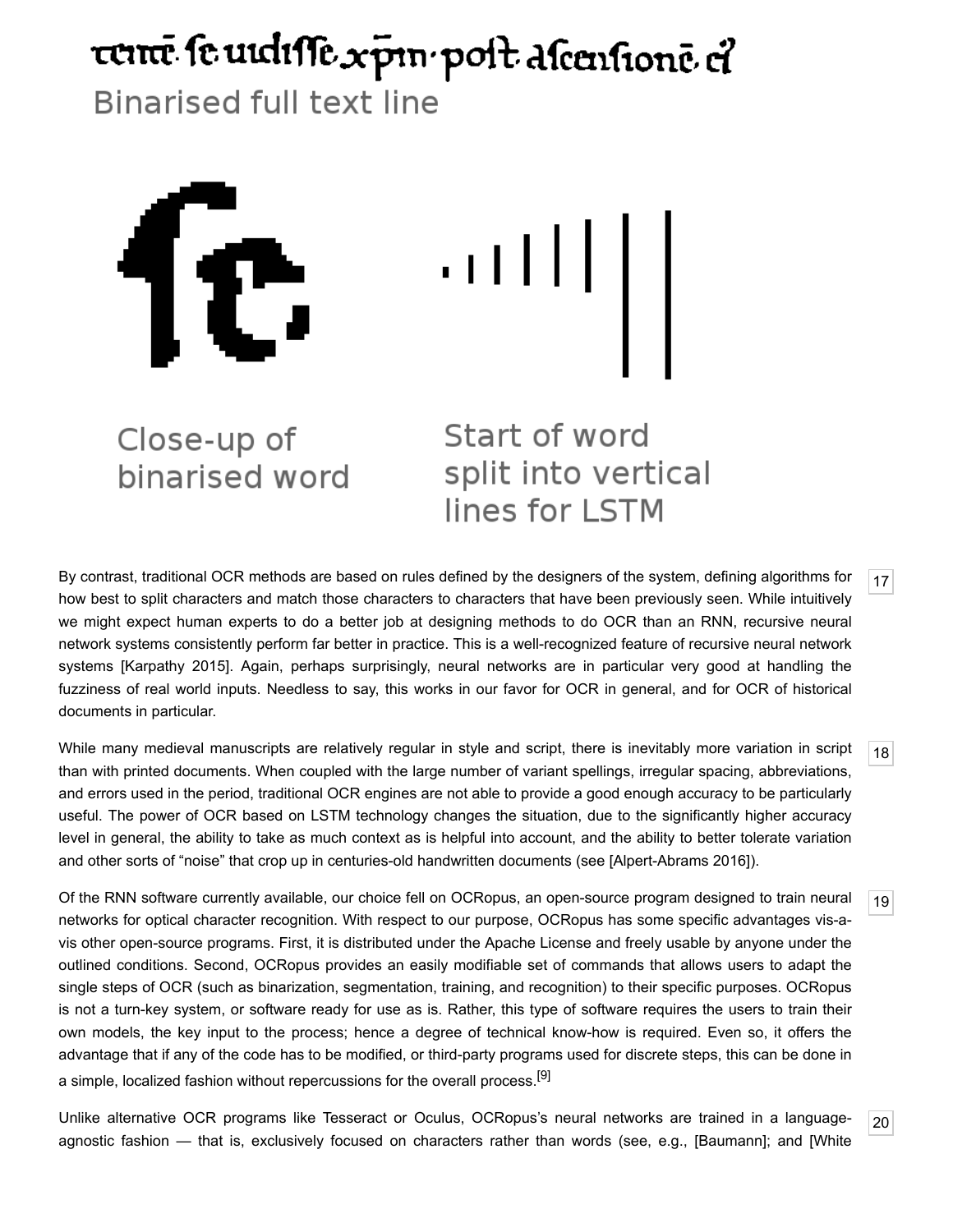[2012\]\). While OCRopus offers sets trained for specific languages like English, there is no corrective process interpreting](#page-16-6) strings of characters with the help of a set dictionary as a language-focused OCR program might. Although this sort of function can be of great use when adapting OCR for modern languages with a fixed orthography, this freedom from orthographic rules proves convenient when working with medieval manuscripts in Latin replete with variant spellings, irregular spacing, abbreviations, and errors. Indeed, for our purposes, this gives OCRopus an advantage over other OCR software and makes it a viable choice even in comparison with HTR technology.

<span id="page-5-0"></span>Additionally, the documentation provided for OCRopus by both the original developers and users opens up the process significantly for further applications. One example is previous experimentation in using OCRopus with incunables by Uwe Springmann and Anke Lüdeling [[Springmann and Lüdeling 2017](#page-16-7)]. Although incunables are printed, and of a greater regularity than expected from manuscripts, instructions and experiment results that Springmann and Lüdeling laid out provided an initial baseline for us to conduct experiments with.<sup>[10]</sup>

<span id="page-5-1"></span>The open-source OCRopus engine uses a reasonably standard LSTM architecture. As mentioned above, it splits a page image into lines before passing the result to the LSTM engine, for either training or recognition. This is in contrast to most HTR systems, which cannot rely on lines being straight and mostly non-overlapping, and therefore have to rely on a more complex architecture. However, for printed texts and more palatable manuscript scripts like Caroline minuscule this is fortunately unnecessary, which means we can use a simpler architecture which is faster, smaller, and more accurate [UI-Hasan and Breuel 2013]. The initial line-splitting is done with the tool "ocropus-gpageseg,"[\[11\]](#page-14-13) which analyses a page image and outputs a series of lines in PNG format. One can then either perform recognition on these lines using an existing model, with the "ocropus-rpred" tool, or create a series of ground truth files that correspond to the lines (named, e.g., "imgname.gt.txt") and train a new neural network model with the "ocropus-rtrain" tool.

## **Process and Results**

#### **1. Objective and theoretical approach**

<span id="page-5-2"></span>[23](#page-5-2) The basic objective of our experiments with OCR software based on neural network technology was to develop a workable, ideally time-saving, but sufficiently accurate solution for recognizing text in medieval manuscripts using opensource software.

<span id="page-5-3"></span>At the start of our research, there were no known efforts publicly documented that would demonstrate the success of applying OCR to medieval manuscripts. Our initial experiments were therefore designed to demonstrate whether neural networks can be trained on medieval manuscripts in the first place, using ground truth created from target manuscripts. Results over the course of our experiments yielded character and word accuracy rates over 90%, reaching 94% and 97% accuracy in some instances. With the benefit of hindsight, these findings concur with the excellent results achieved with digitized manuscripts from the Royal Chancellory in Paris by the HIMANIS project, launched in 2017, albeit not with open-source software [[Teklia 2017](#page-16-9)]. We might also compare these results to those of the Durham Priory Library OCR Project conducted using OCRopus [\[Rescribe](#page-16-10)].

<span id="page-5-4"></span>The viability of developing an open-source OCR solution based on neural network technology for medieval manuscripts can be considered proven in point. Even more, a model trained on the ground truth from a specific, single manuscript can yield high-accuracy results with that particular manuscript. We see this in the case of our experiment with Arras, Bibliothèque municipale 764, for which we achieved a shocking 97.06% accuracy rate for OCR based on ground truth transcription from this single manuscript. With a view to the primary objective of large-scale, collaborative work on manuscripts, the involvement of open-source software would be a desirable, expedient, and time-saving approach ideally by developing a turn-key model. Rather than focusing on whether manuscript OCR is possible, our experiments tried to ascertain some best practices.

<span id="page-5-5"></span>The hypothesis to be tested in our experiments, therefore, was that size and diversity of the training pool would be directly proportional to the quality of the resulting model when tested on "seen" and "unseen" manuscripts within the realm of Caroline minuscule scripts. "Seen" in the context of this article refers to test manuscripts included in the training

[21](#page-5-0)

[22](#page-5-1)

[24](#page-5-3)

[25](#page-5-4)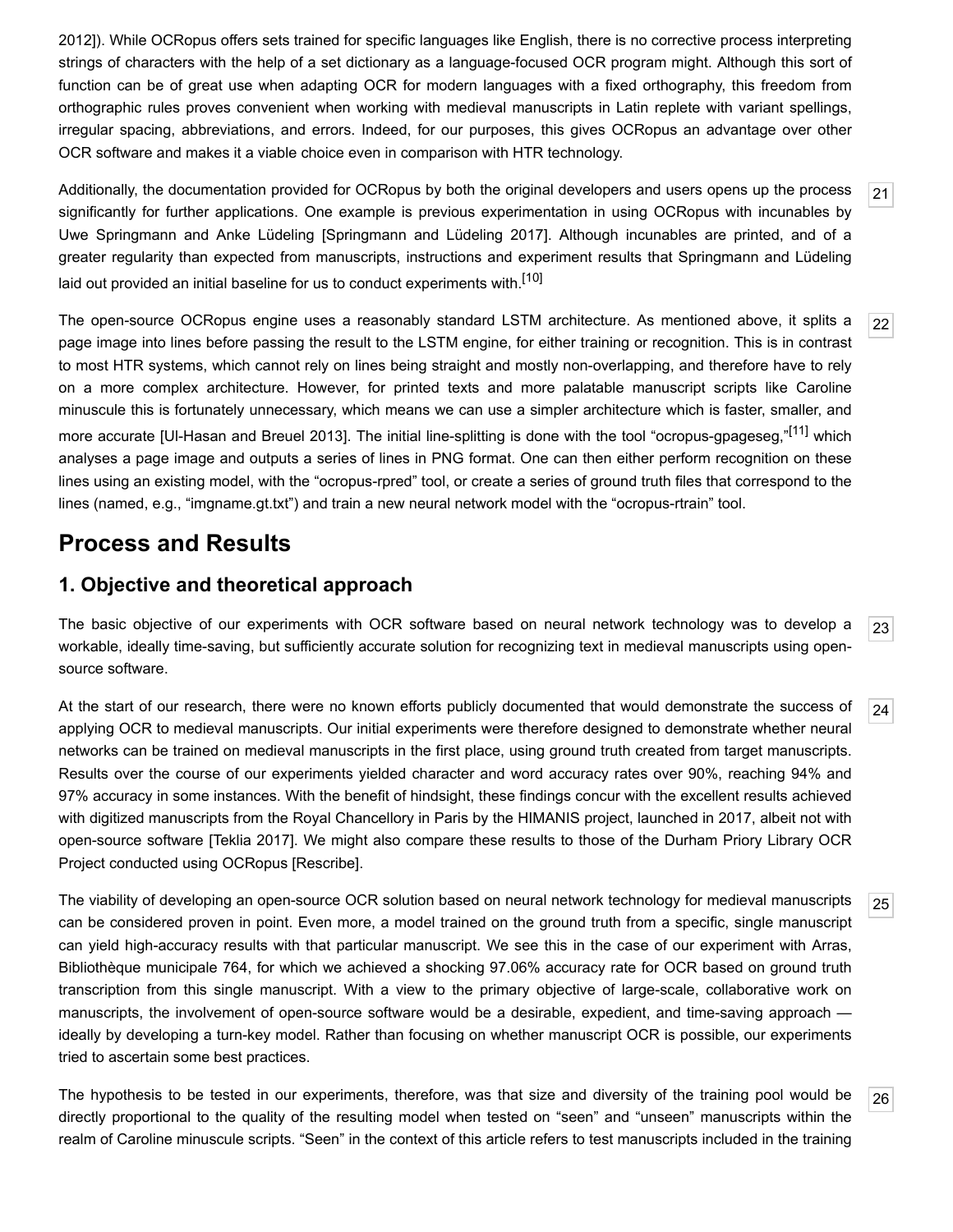pool, albeit different pages; "unseen" refers to manuscripts not included in the training pool. While the results of seen manuscripts would be relevant in the research, developing a strategy for building a turn-key model for unseen manuscripts of a certain denomination is our ultimate goal. Among the specific types of application for neural networks, the strategic selection of training material seems to matter where there is no unlimited amount of data available, also depending on the type of material involved. That is, although the training pool can presumably never be big enough, the question remains about what kind of diversity is actually beneficial.

<span id="page-6-0"></span>In the context of medieval manuscripts, the accuracy of the results is rarely satisfactory when a model trained on one specific manuscript is applied to an unseen test manuscript. This concurs with the result of Springmann and Lüdeling's experiments with incunables [\[Springmann and Lüdeling 2017](#page-16-7)]. In a further step, however, Springmann and Lüdeling's experiments sought to combine the ground truth from different incunables to observe the outcome. The experiment was designed with a diachronic corpus of texts spanning several centuries and the range of training and testing manuscripts was significantly broad. The mixed models developed yielded reliably worse results than the pure models where the OCR training pool contained ground truth from the target incunable only. This problem can be expected to only exacerbate in the case of medieval manuscripts where it is not only the different "font," so to speak (the script), but also the idiosyncratic execution of the scribe (the hand) that sets one manuscript apart from another. Since single-manuscript models do not perform well for other manuscripts, however, the mixing of ground truth from different manuscripts would be the only way to develop a turn-key model for unseen manuscripts. The question is whether the trade-off between a decreased accuracy for seen manuscripts and time saved by using a turn-key model would be made worthwhile by sufficiently good results for unseen manuscripts.

<span id="page-6-1"></span>Conceptually, it is useful to liken the situation of manuscript OCR to that of speech recognition technology. Handwritten texts are deliberately similar within script categories, but without a definite blueprint they all refer to; conversely, there is no such thing as the perfectly pronounced natural speech, only variations of it (male-female voice, old-young, accentnative). Within the pool of the spoken sound, there are boundaries defined by languages: within each, specific sounds (phonemes) will consistently map to specific letter combinations (graphemes). Across a range of languages, however, with different relationships of phonemes and graphemes, this consistent mapping would get confused. Accordingly, training pools for speech recognition algorithms tend to be limited to data in one language only.

<span id="page-6-2"></span>Comparing the case of medieval manuscripts, not phonemes but characters (abbreviations included) map directly to letters or letter combinations from the Latin alphabet — at least to the extent that the relationship is consistent within each manuscript. Although medieval manuscripts can be written in a variety of languages, the linguistic boundary seems less relevant than the typographic one: across a range of hands, some characters of different scripts resembling each other correspond with different letters of the Latin alphabet. The Visigoth **a**, for example, looks more similar to a Caroline **u** than our expectation of an **a**. Defining the boundary of the training pool should therefore exclude instances where two characters from separate medieval hands resemble each other, but map to different letters (whereas mapping one Latin letter to two different-looking characters would not necessarily pose a problem).

<span id="page-6-3"></span>Following that analogy, we limited the training pool mainly to one script type. Given its spread in Western Europe, across a range of geographies and time periods, Caroline minuscule naturally suggested itself as a more easily read and widespread script. Eventually, we did include manuscripts that pushed beyond initial models based on Caroline minuscule. In our second phase of testing, we also incorporated manuscripts containing scripts with features exhibiting later developments. Such manuscripts contain "transitional" Late Caroline and Early Gothic scripts (see the Appendix). These manuscripts helped to expand our experiments somewhat to begin seeing further results about the diversity of our training pool.

<span id="page-6-4"></span>The implicit goal was to develop a model that could deliver a character accuracy of at least 90% on unseen manuscripts. As per our experience, certain technical parameters are crucial to achieve good output: good quality, highresolution images; a minimum line height, even if that significantly slows down OCRopus's processing in the segmentation and recognition steps; and eliminating skewed results from large illustrations, difficult layouts, and discolorations. The quality of both testing and training manuscripts can skew the interpretation: for example, a testing manuscript of extremely high quality might compare all too favorably and skew expectations with regard to the average

[27](#page-6-0)

[28](#page-6-1)

[29](#page-6-2)

[30](#page-6-3)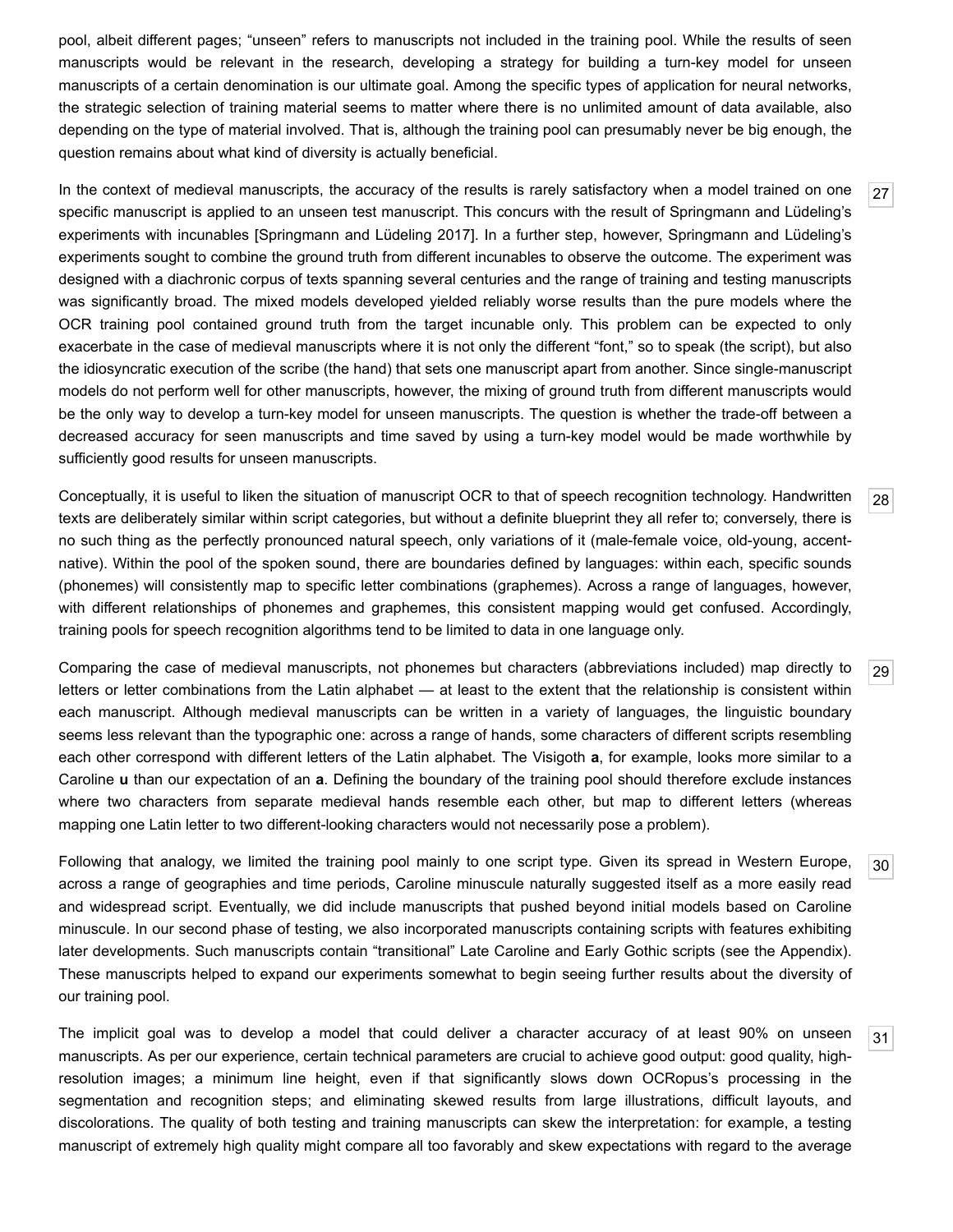outcome. Within our overall framework, the goal was to establish tendencies rather than definite results.

<span id="page-7-0"></span>[32](#page-7-0) For the current project, the expansion of medieval abbreviations has been treated as a post-processing problem and bracketed out from the experimentation objectives. With a view to future research, however, we believe there to be scope for LSTM models to be trained to correctly expand ambiguous abbreviations.

<span id="page-7-1"></span>[33](#page-7-1) The overall experiment proceeded in two steps: testing models from training pools as small as 2-5 manuscripts, and pools of 50 manuscripts upwards.

#### **2. Size and diversity in small models**

<span id="page-7-2"></span>In the first round of experiments, we combined single pages of a small number of manuscripts written in Caroline minuscule in a training pool and tested them on different pages from these seen manuscripts. In the process, models were built from 2-5 different manuscripts. This step very much resembled the experiments with mixed models done by Springmann and Lüdeling on incunables and our results concurred with theirs [\[Springmann and Lüdeling 2017](#page-16-7)]. At the time, our assumption was that diversity within a training pool would be unequivocally beneficial in all cases. When tested on target manuscripts, however, these small, mixed models performed uniformly worse on seen manuscripts than pure models — that is, these results directly contradicted our assumption that a greater variety in a training pool would always lead to greater accuracy of the results.

<span id="page-7-3"></span>Looking at the results more closely for both seen and unseen manuscripts brings more nuanced tendencies to the fore. Foremost, we encountered a phenomenon we termed "relative preponderance" in the context: the proportionally higher or lower representation of a manuscript or subgroup of manuscripts in the training pool and the subsequent effect on the accuracy of the respective test manuscript or subgroup. For example, when testing on seen manuscripts, i.e. manuscripts represented in the training pool, accuracy decreased with diversity of the training pool [\(Figure 3](#page-7-5)). In other words, the lesser the relative preponderance of the seen manuscript in the training pool, the lower the accuracy of the outcome.

<span id="page-7-5"></span>

<span id="page-7-4"></span>An exception to this rule was a model composed of 100 lines of Arras, Bibliothèque municipale 764 (c.800-1100, France and England), and around 100 lines of Wolfenbüttel, Herzog August Bibliothek, Weissenburg 48 (c.840-860, Weissenburg?). With an error rate of 2.33% when tested on unseen pages of Arras 764 the model outperformed the model built from 300 lines of Arras 764 combined with 100 lines of Weissenburg 48 (3.97% error rate) and the original model on only 300 lines from Arras 764 on the same test pages (2.53% error rate). The error rates in this case were surprisingly good for Arras 764 and, with further experiments, proven exceptional rather than a rule. A further elaboration on the experiment combined the original ground truth of Arras 764 with pages of ground truth from other manuscripts. The result shows that the model created from a combination of Arras 764 and Weissenburg 48 was some

[35](#page-7-3)

[36](#page-7-4)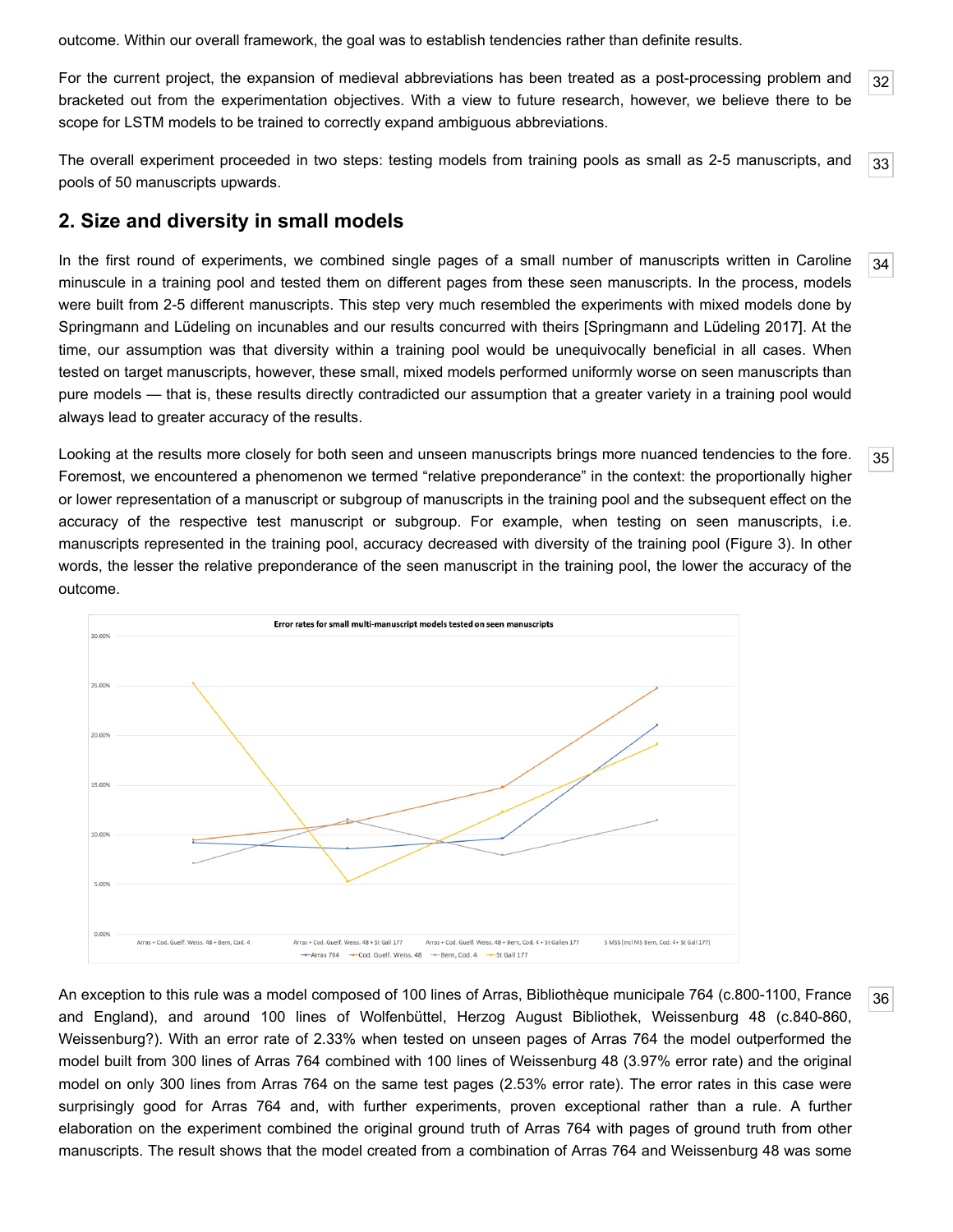kind of an outlier: in the majority of cases, the model formed from two different manuscripts did not outperform the original model trained exclusively on ground truth from the target manuscript.

<span id="page-8-0"></span>[37](#page-8-0) A careful conclusion would have it that a variety of two or more manuscripts does not yield a better foundation for an OCR model for either target manuscript as a rule, but that specific combinations of manuscripts *can* yield exceptional results. In some cases, the reasons behind such results or the criteria for the respective manuscripts to be combined are not entirely clear. On the whole, mixing additional manuscripts into the training pool of a seen manuscript adversely affects the accuracy of the outcome.

[38](#page-8-1)

[39](#page-8-2)

[40](#page-8-3)

<span id="page-8-1"></span>When testing these models on unseen manuscripts, the trend was mostly the reverse: the more different manuscripts were included in the model, the better the results were for the unseen test manuscripts ([Figure 4](#page-8-5)). As the graphed data shows, there is not a linear relationship between size and diversity of the training pool and the accuracy of the outcome. With so small a training and testing pool, the idiosyncrasies of each manuscript may also play a role. For the majority of the test cases, the results for unseen manuscripts were better for bigger training pools.

<span id="page-8-5"></span>

<span id="page-8-2"></span>The general trend confirms that models tested on seen manuscripts yield worse results the more different manuscripts are added to the training pool. This finding goes against the grain of the assumption that a greater quantity and diversity of manuscripts within the training pool would make for a better model. Our explanation is that at such a low number of manuscripts combined, the accuracy in the results is chiefly determined by the relative preponderance of a seen manuscript in the training pool. In other words, the more its presence is diluted through the addition of more manuscripts, the lesser the accuracy in the end result.

<span id="page-8-3"></span>In the case of unseen manuscripts, the proportionality between quality of the model and diversity and size of the training pool holds. In this case, the relationship showed that the more different manuscripts were included in the training pool, the better were the results. Conceptually, our interpretation of this behavior is that while the relative preponderance of a seen manuscript is largely responsible for the accuracy for models of small size, the larger the diversity — and therefore complexity — in the training process, the better a model can deal with the unfamiliar hand of an unseen manuscript. Although the accuracy achieved with models of small size was not satisfactory, the findings suggest that the results would only improve with an increase in training material.

#### **3. Size, diversity, and accuracy for bigger models**

<span id="page-8-4"></span>[41](#page-8-4) With the ultimate objective of our experiments in mind — building a turn-key OCR model applicable to as large a range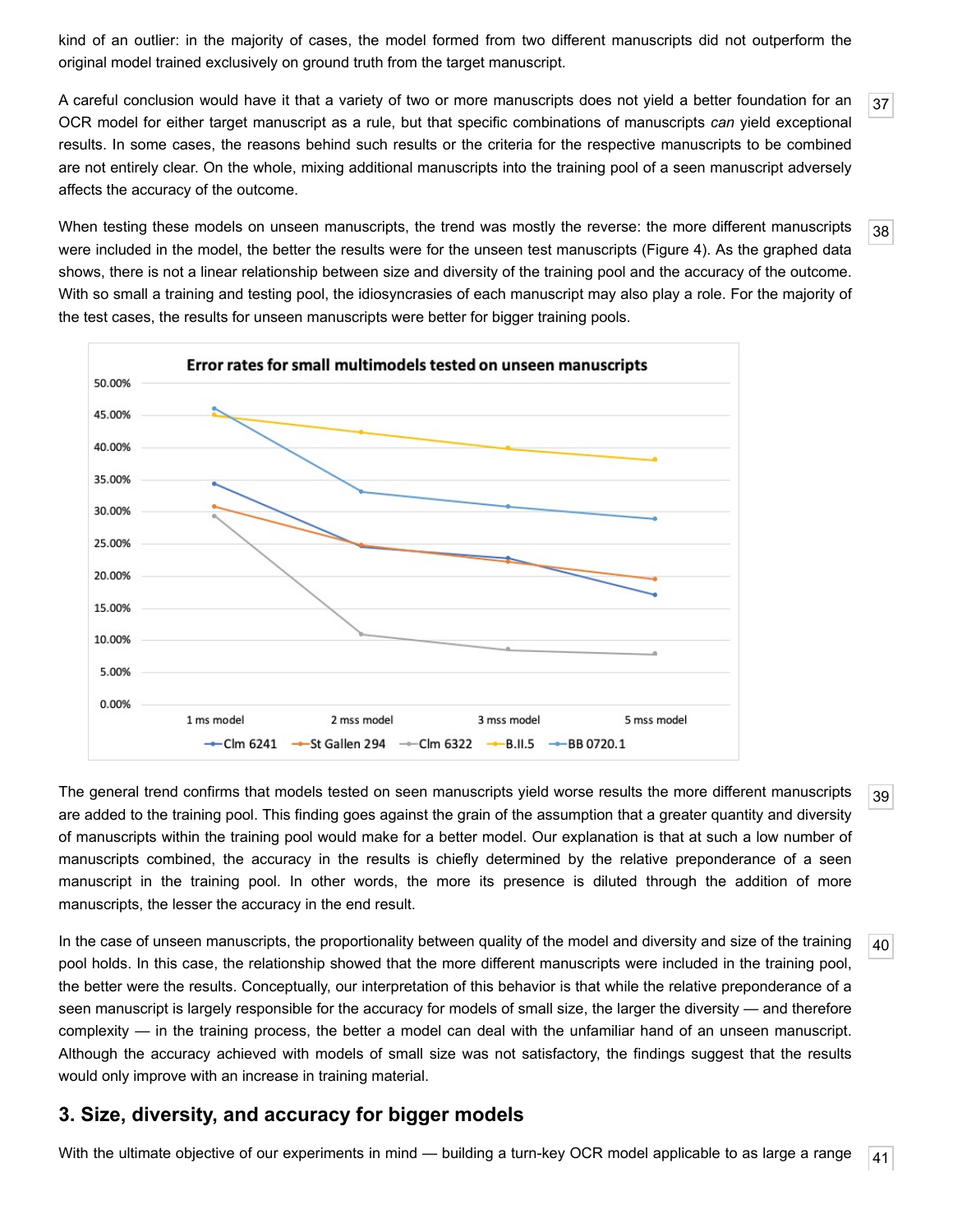of unseen manuscripts as possible — the number of ground truth lines in the training pool were dramatically increased. The transcribed pages of 50 randomly chosen manuscripts of the time period between the ninth and eleventh century and written in Caroline minuscule or a transitional script were combined in one training pool and tested on seen manuscripts included in the training pool and unseen manuscripts not included in the training pool.

<span id="page-9-0"></span>The results show that the relationship discovered between size of the training pool and the accuracy for the seen manuscript peaked ([Figure 5](#page-9-2)). At some point, the relative preponderance of the target manuscript included in the training pool ceased to matter. Instead, the increase in size of the training pool was directly proportional to the accuracy achieved with the resulting model, almost uniformly.

<span id="page-9-2"></span>

<span id="page-9-1"></span>The relationship between the size of the training pool and accuracy of the outcome continued to hold for unseen manuscripts ([Figure 6\)](#page-10-0). Yet looking at the improvement of the error rate, the experiments show that, in a small training pool, the addition of one or two manuscripts makes a veritable difference, while in the case of larger pools the difference made by each addition becomes marginal. In other words, while the improvement of model accuracy is proportional to the quantity of manuscripts included, this is not a linear development but a flattening curve.

[43](#page-9-1)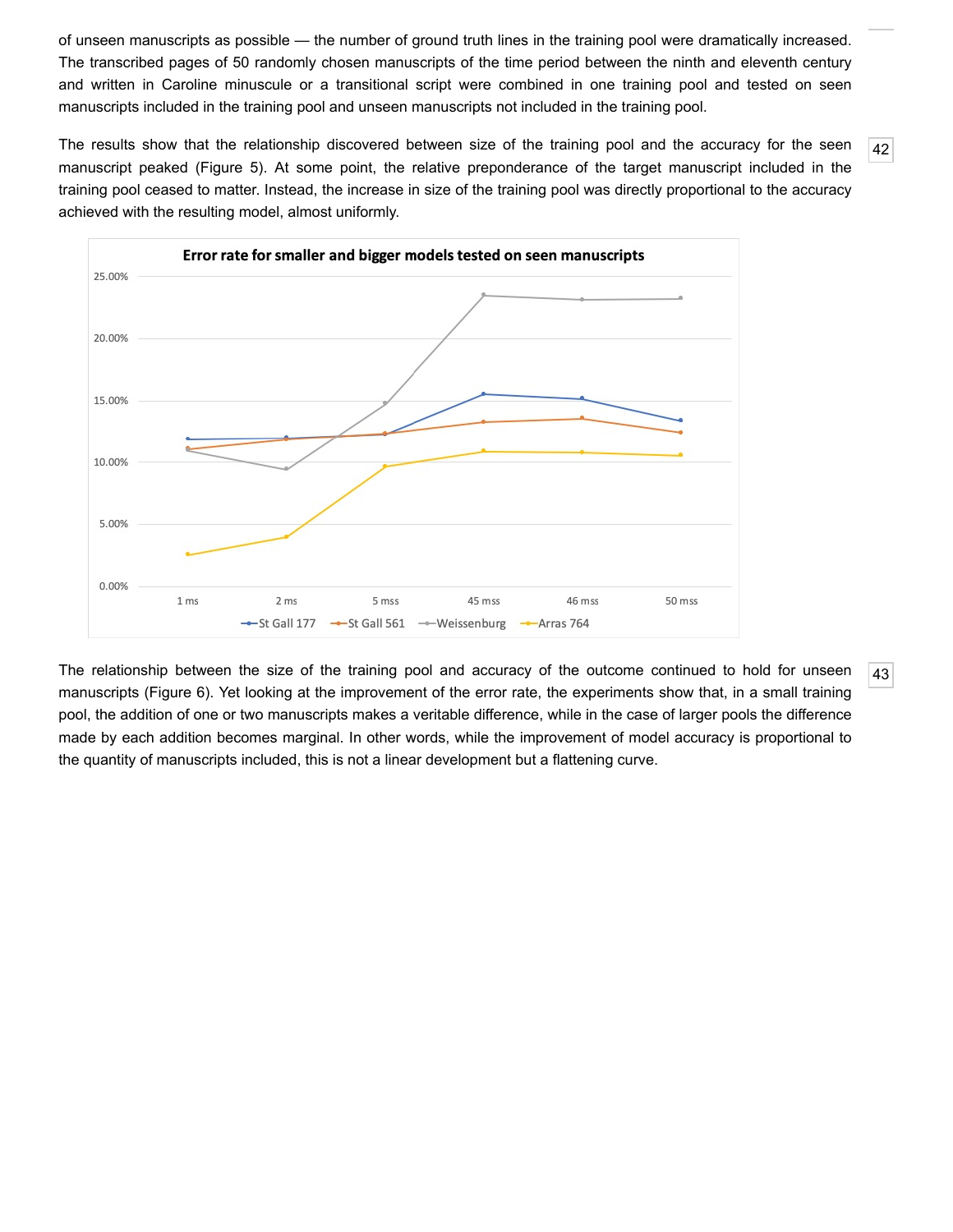<span id="page-10-0"></span>

<span id="page-10-1"></span>Originally, the training and testing pool had been limited to Caroline minuscule. However, other than with languages, the definition of Caroline minuscule is not set in stone: there are many manuscripts that show transitional stages manifest in different character forms, a growing number of abbreviations, and changing layouts. In a way, the boundaries between "pure" and "transitional" scripts are also not absolute but very much subject to human discretion — a circumstance that [curiously comes to the fore when testing computational approaches to the area of manuscript studies \(cf. \[Kestemont et](#page-15-2) al. 2017]).

<span id="page-10-2"></span>[45](#page-10-2) In a similar vein, a degree of variety was represented in our training set, with some of the manuscripts containing Late Caroline and Early Gothic scripts. A direct comparison of the training sets compiled from Caroline minuscule and strictly excluding transitional forms, versus the same training set including some transitional forms, brought to the fore the result that the presence of transitional forms in the training pool uniformly improved the output, rather than making it worse. Whether this improvement was simply due to the increase of size or diversity of the training pool could not be established for sure at this stage.

<span id="page-10-3"></span>[46](#page-10-3) Conversely, the diversity of the training pool had a greater influence on the results with unseen manuscripts outside the immediate boundary of Caroline minuscule, in this case with transitional scripts. In other words, the relative preponderance of "outlier" manuscripts in the big training pool showed the same effect as the relative preponderance of the "seen" manuscripts in a small training pool. When tested on an unseen Early Gothic manuscript, the results for a lower number of manuscripts in the pool showed better results than with further, strictly Caroline minuscule manuscripts added. Similar to the idea of relative preponderance of the seen manuscript in the training pool, the proportional representation of "outlier" scripts in the training pool affects the results with unseen Late Caroline and Early Gothic test manuscripts.

<span id="page-10-4"></span>This hypothesis was confirmed in further experiments [\(Figure 7\)](#page-11-0). To the training pool of fifty predominantly Caroline minuscule manuscripts we added ten Late Caroline and Early Gothic manuscripts for one model, ten Caroline manuscripts for another, and one model combining all three groups. The results showed that for the predominant manuscript group in the pool (with Caroline minuscule script) increase in size and diversity of the model almost uniformly improved the results, more than the increase of size with a view to uniformity. In this set of experiments, our best results achieved an accuracy rate of 94.22%.

[44](#page-10-1)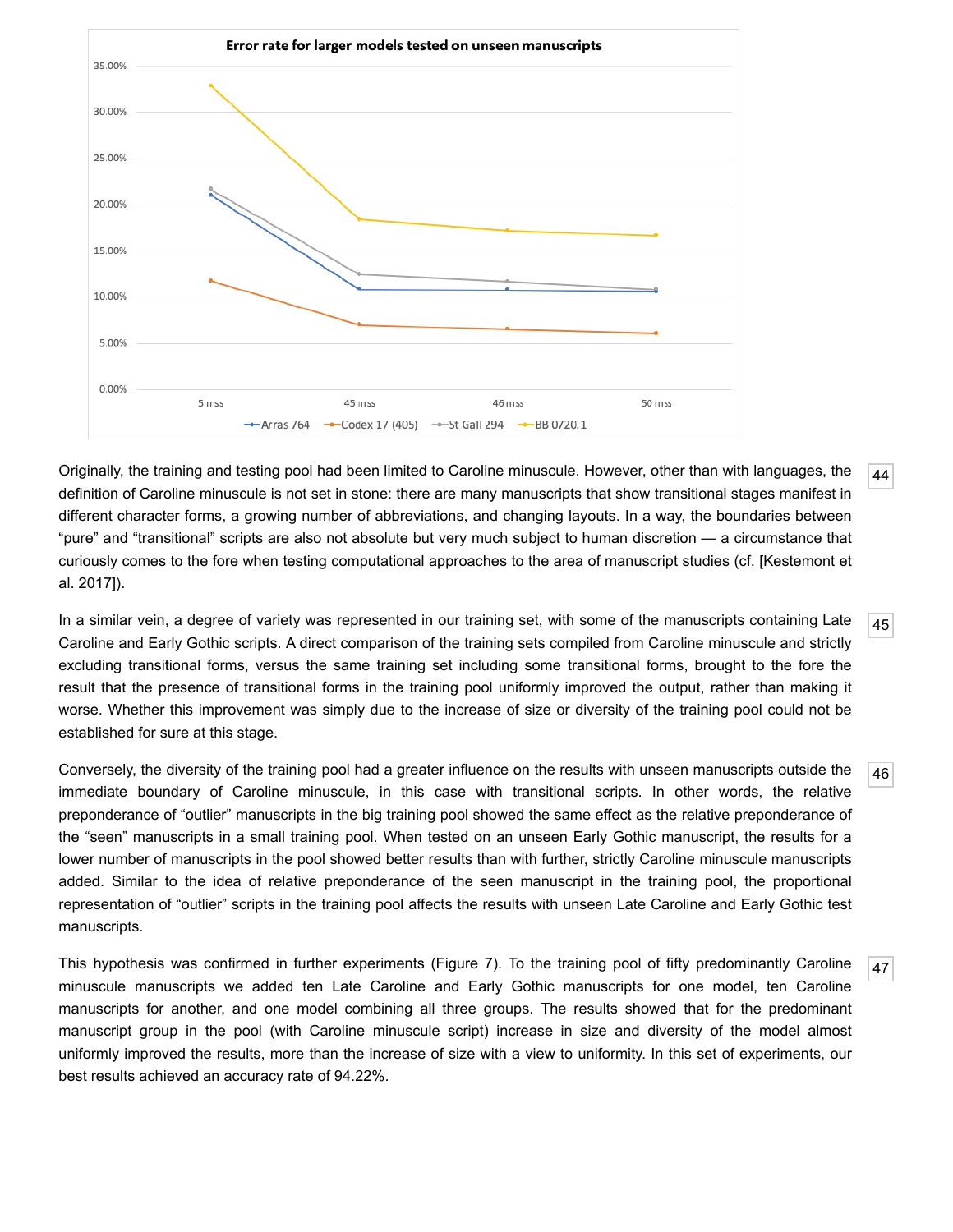<span id="page-11-0"></span>

<span id="page-11-1"></span>[48](#page-11-1) Differently said, in most cases, the addition of ten Late Caroline and Early Gothic manuscripts to the training pool (altogether combining a greater number of lines) made for better results than adding ten Caroline minuscule manuscripts. The difference of accuracy was very small in comparison but almost uniform across the Caroline minuscule test manuscripts. In all cases, the final, large model combining the original pool of fifty manuscripts, ten Late Caroline and Early Gothic, and ten Caroline minuscule performed best on all Caroline minuscule test manuscripts.

<span id="page-11-2"></span>[49](#page-11-2) Conversely, the Late Caroline and Early Gothic test manuscripts uniformly performed best with the model combining the pool of fifty manuscripts with the ten additional Late Caroline and Early Gothic manuscripts, second best with the big combined model, and worst with the Caroline minuscule addition. Our conclusion is that the relative preponderance of Late Caroline and Early Gothic manuscripts in the training pool significantly influenced the outcome for "outlier" manuscripts, rather than the sheer increase in size of the training pool.

<span id="page-11-3"></span>[50](#page-11-3) The resemblance in behavior with the example of seen manuscripts tested with small models suggests that there might be a similar peak whereby the relative preponderance of the outlier manuscripts in the training pool might cease to influence the outcome. Testing this hypothesis is not within the scope of this experiment but suggests an avenue for future research.

[51](#page-11-4)

[52](#page-11-5)

<span id="page-11-4"></span>Lastly, it is notable that tests with "outlier" scripts other than Early Gothic — such as earlier manuscripts, for example yielded neither remotely satisfactory results nor identifiable accuracy patterns across the test range of models. We found this to be the issue with two "limit case" examples from manuscripts written in Insular minuscule around the year 800. One example was a page from St. Gall, Stiftsbibliothek 761, a collection of medical texts, where none of our models achieved an error rate below 36%.<sup>[12]</sup> At this point in our research we have too little data to issue anything other than a hypothetical interpretation. Our conjecture is, however, that although overall stylistic distinctions between related scripts like Caroline minuscule and Insular (Caroline) minuscule are not considered immense according to paleographical accounts, even these smaller differences seem to have a big impact on the results with ANN OCR. The fact that these test cases failed to yield any substantial or regular OCR results suggests that the scope of the results of this experiment does not expand beyond the types of scripts used in the training data. These limit cases, then, demonstrate how a focus on script types is justified for further research; there is much more to be discovered in future experiments with this type of computer processing.

<span id="page-11-5"></span>Given the regularity of behavior in the results with the Caroline and Early Gothic manuscripts, our experiments hint at how OCR technology based on neural networks might be used for further analytical purposes, with the potential to expand the same strategies beyond these script types. This became more apparent as we experimented with training and testing models made up of seen and unseen manuscripts, with a diversity of Caroline minuscule, Late Caroline, and Early Gothic scripts. Beyond pure text recognition (the main aim of using OCR software), results also indicate patterns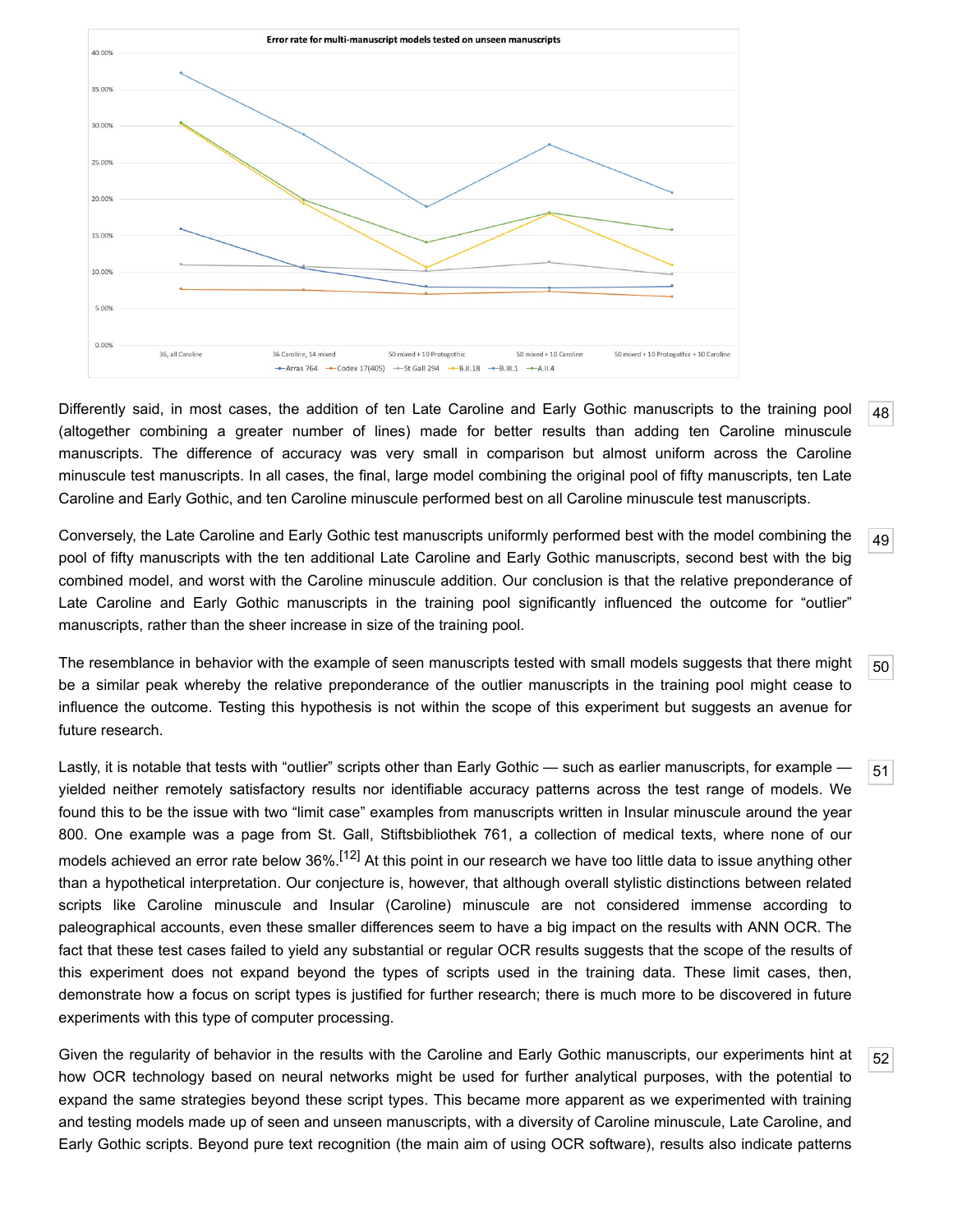that could help to better understand paleography and categories of scripts. While our investigations so far have mainly focused on manuscripts with Caroline minuscule script, the outliers we incorporated define another set of results with broader implications than text recognition as such.

<span id="page-12-0"></span>[53](#page-12-0) One particular example of wider applicability may be seen with results from incorporating manuscripts written in scripts from the eleventh, twelfth, and thirteenth centuries. After all, script types during this period are often described as "transitional," and paleographical distinctions between developments are difficult to classify (see [\[Derolez 2003,](#page-15-6) 56–71]; and [[Kwakkel 2012](#page-15-7)]). The experiments with different types of training and testing models based on more or less script diversity and greater or lesser relative preponderance of manuscripts groups showed up regular patterns in different contexts that could be employed for analytical purposes. Using these patterns for paleographical analysis is a tantalizing prospect. We hope to pursue these possibilities in the future, as we build more training and testing models to bear out results from further diversity in our experiments.

## **Conclusions**

<span id="page-12-1"></span>Bibliography remains a fundamental basis of medieval studies, from traditional paleography to digital humanities databases. For example, research on scripts by paleographers like E. A. Lowe, Bernhard Bischoff, and R. A. B. Mynors formed the groundwork of the *Codices Latini Antiquiores* (*CLA*), which in turn gave rise to more recent endeavors in the digital age [\[Lowe 1934-1972](#page-15-8)] (cf. [\[Stansbury 2015-2018\]](#page-16-11)). Without the *CLA*, we would not have examinations like Eltjo Buringh's attempts to statistically quantify and come to terms with the implications of the production and loss of medieval manuscripts across the centuries [\[Buringh 2011\]](#page-15-9). Similarly, without numerous bibliographical studies that came before, we would not have projects like *The Production and Use of English Manuscripts 1060 to 1220* by Orietta Da Rold, Takako Kato, Mary Swan, and Elaine Treharne, which provides valuable evidence about manuscripts, their contexts, and the history of books in early England [[Da Rold et al. 2010\]](#page-15-10).

<span id="page-12-2"></span>Using OCR software on medieval manuscripts both rests on and extends the work of bibliographers with new possibilities brought about by digital tools. In all of this, it is important to acknowledge the human elements of digital humanities. These aspects include the starting point of research questions asked from a fundamentally humanistic perspective as well as the labor involved in data curation and carpentry, manuscript transcription and processing, and interpreting results to consider the payoff and possibilities that they provide for future pursuit. After all, digital humanities approaches are only possible through the combination of computers with the types of critical, analytical research questions that drive the humanities. OCR extends the investigation of books while also connecting bibliography with other fields for greater possibilities of innovative pursuits. It is our hope that using OCR with medieval manuscripts offers a new range of questions built on bibliography but with fresh implications for future research using computers.

<span id="page-12-3"></span>Using OCR with medieval manuscripts also helps to confirm and feed back into traditional bibliographical analysis in fields like paleography. One result of using digital software on medieval manuscripts is the confirmation that scripts as paleographers have described and identified them do appear and function distinctly (cf. [[Kestemont et al. 2017\]](#page-15-2)). The process of using OCRopus for our experiments has reinforced that certain groups of manuscripts with different script types (for example, Caroline minuscule, Late Caroline, and Early Gothic scripts) do differ from each other within general categories, not only in traditional paleographical assessments but also in the ways that the software handles them. OCRopus works differently in processing manuscripts exhibiting earlier Caroline minuscule features than it does with manuscripts exhibiting later Late Caroline and Early Gothic features, demonstrating that the software process is not the same in every case. In other words, how OCR software handles manuscripts differently within and across certain paleographical categories (even if they are relatively fluid) further justifies previous knowledge about such categories and their uses in medieval scribal practice.

<span id="page-12-4"></span>It is clear that using OCR software with medieval manuscripts proves to be useful, but currently this is an area of bibliographical scholarship not well-served. Open-source software based on ANN technology can change this. Our experiments show that, given certain strategies, good OCR results can be achieved, even with a source pool of nonetoo-shocking size. We have initially experimented using mainly manuscripts written in Caroline minuscule, but our results from expanding to include others written in Late Caroline and Early Gothic indicate that these strategies could be

[56](#page-12-3)

[57](#page-12-4)

[55](#page-12-2)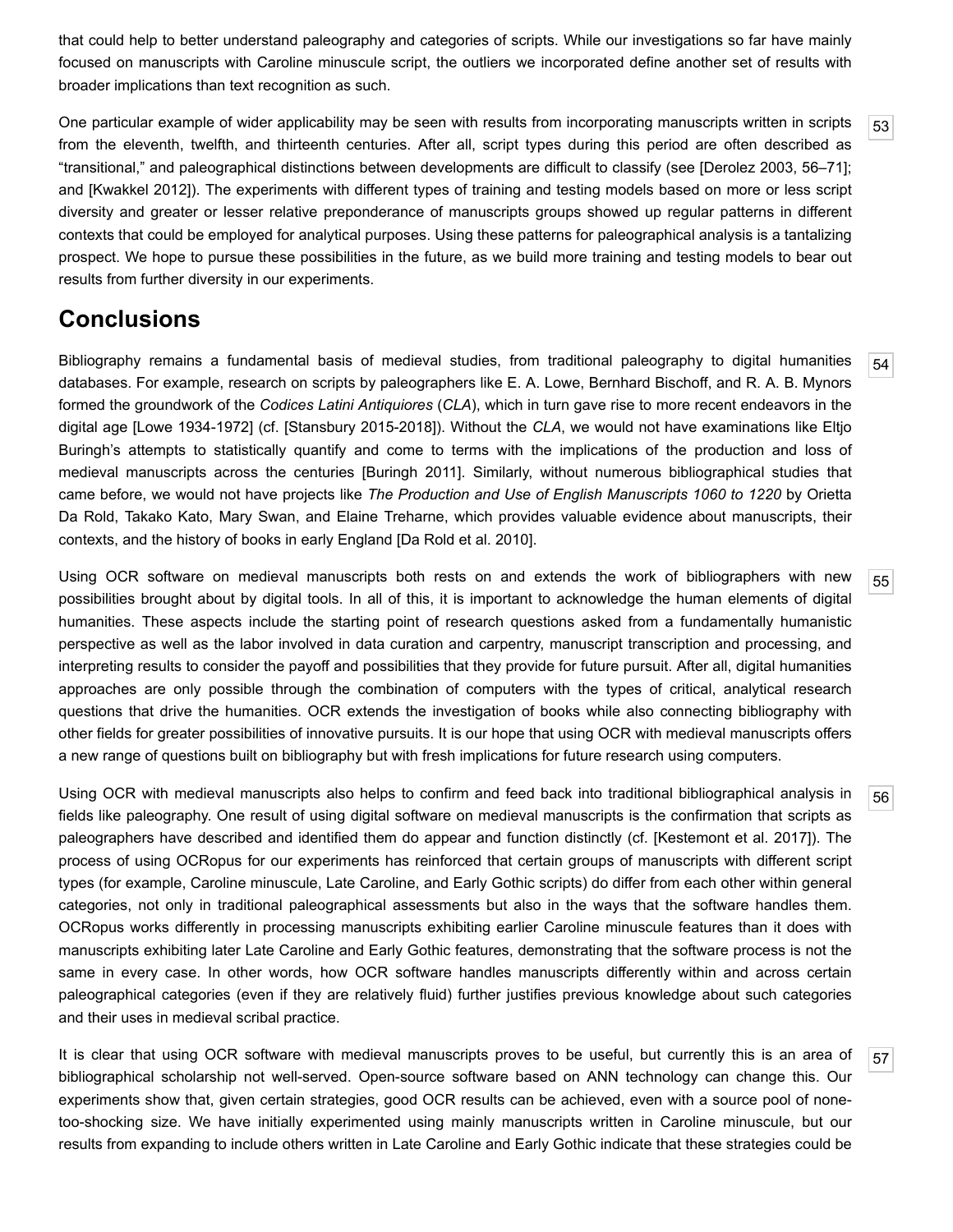feasibly replicated across a larger corpus of manuscripts and shared alike with other processes. Some of the most exciting results from our experiments were in the best accuracy rates achieved with our corpus of manuscripts: 97.06% accuracy rate for results on the seen manuscript Arras 764 based on ground truth from only Arras 764; and 94.13% accuracy rate for results on unseen manuscripts based on ground truth from all training manuscripts. Our hope is that future work can build on these results to make OCR processing more efficient, more accurate, and more applicable to a wider range of medieval manuscripts.

<span id="page-13-0"></span>The aim of future projects and collaboration using OCR with medieval manuscripts should be to share not only results but also data for the whole process so that others are able to build upon research for future improvements. While these are already fundamental aspects of many endeavors in digital humanities, the case of OCR for medieval sources underscores the necessity of open sharing. After all, our experiments and results are only one starting point, and our hope is that future research will improve the possibilities presented here. Furthermore, while we have used OCRopus for the experiments presented in this article, collaborative, open sharing allows for use with other OCR engines and different techniques. None of our results would be possible without open-source software, collaboration, open access to digitized manuscripts as facilitated by libraries, and, in some cases, the previous work of those experimenting with OCR. Like other ANN software, OCRopus does not come with training built in, so users need to train it. To build on OCR results, researchers need large training sets that have already been created and tested, so that they do not need to start from scratch every time. The future of this type of work necessarily calls for a collaborative approach to sharing data and results. We believe that this is where open-source software is more useful than proprietary software, which does not lend itself to building upon for collaborative work.

<span id="page-13-1"></span>This sort of collaboration will require an amount of digital infrastructure and commitment to distribute training sets. Because training data for all of the popular ANN OCR software today is simply made up of pairings between source images (segmented lines) and ground truth text (transcriptions), they are easy to share. Sharing data in open access repositories is the most sensible approach, so that (for example) collaborators can access and use the data, identify and correct errors in training sets, and upload new batches of training data for different types of source analyses. In some ways, possibilities for this kind of sharing already exist in repositories that enable collaboration — like Github, Gitlab, and Zenodo.<sup>[\[13\]](#page-14-15)</sup> This has also been our goal with sharing our own results in a Github repository. Our process using open-source OCR software with neural network technology should allow many people to participate collaboratively in decentralized fashion and on a much larger scale over time. Our intention with this process is to bring together different scholars, tools, and methodologies to build a robust, collaborative approach to OCR for medieval manuscripts.

## **Appendix: A Note on Manuscript Dates, Origins, and Scripts**

<span id="page-13-2"></span>For data about manuscript dates, origins, and scripts in our data sets, we have generally followed standard bibliographic descriptions in catalogues and online repositories. All of the data gleaned from paleographical analyses and descriptions are necessarily fluid (and often subjective). With this in mind, paleographical data should be understood as somewhat fuzzy: "meaning is under constant negotiation" [\[Kestemont et al. 2017](#page-15-2), S108]. For example, all date ranges given are approximate, and any specific date given should be understood as "in or about" that year. Details that justify date ranges may be found in catalogues and other secondary literature about specific manuscripts. Our system for dating aligns with other bibliographic metadata standards, especially the "Principles of Description" in *The Production and Use of English Manuscripts 1060 to 1220* by Orietta Da Rold, Takako Kato, Mary Swan, and Elaine Treharne [Da [Rold et al. 2010\]. Dates for manuscripts in our data set are necessarily approximate.](#page-15-10)

<span id="page-13-3"></span>The same need to account for fuzzy data is also true of script types, since the history and development of medieval handwriting is full of ambiguity. Classifications of scripts in our data are based on paleographical standards in bibliographic descriptions, but these are not always straightforward. Distinctions between script types, their characteristic features, and terminology are contested and rather difficult to pin down between about 1075 and 1225 (see details in [[Derolez 2003,](#page-15-6) 56–71]; and [[Kwakkel 2012\]](#page-15-7)). Nonetheless, certain distinctive features do emerge during this period, and older forms drop out of use. Despite being slow and gradual, a transition does occur. For this reason, we take the view that Caroline minuscule was transitional in this period, and we use this term (following Kwakkel) throughout.

[60](#page-13-2)

[61](#page-13-3)

[59](#page-13-1)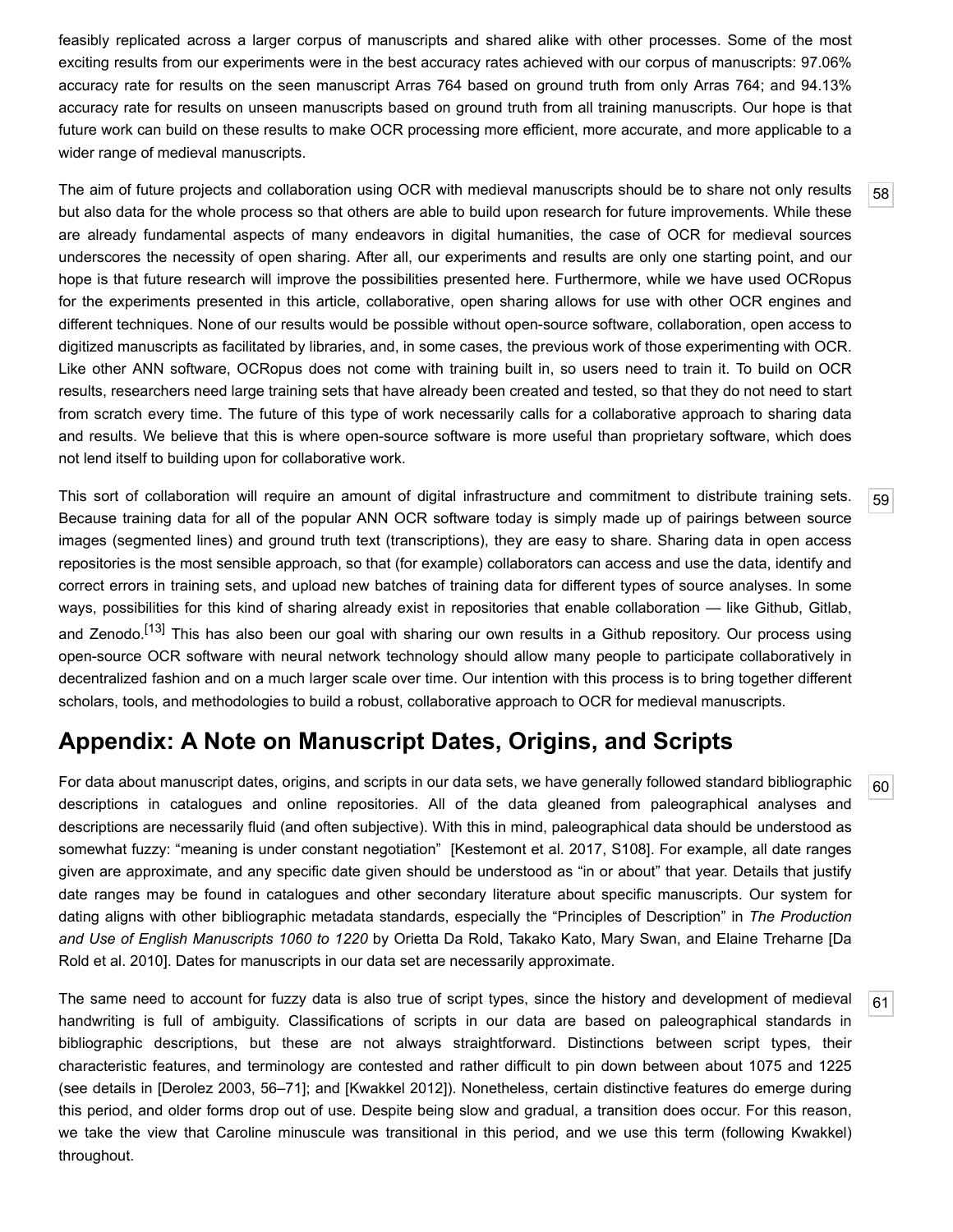<span id="page-14-16"></span>More specifically, we use two terms for scripts during this transitional period (both in this article and in our data sets): those exhibiting a balance of earlier features from Caroline minuscule, often before about 1200, are identified as Late Caroline; those exhibiting a balance of later features more like Gothic, often after about 1200, are identified as Early Gothic. Justification for these decisions is found in behavioral differences for how OCR software handles different types of scripts. These differences are most prominently seen in the way that adding different types of manuscripts (in Caroline minuscule, Late Caroline, and Early Gothic, as well as seen and unseen) affect the accuracy rates of OCR results (see our discussion in the section on "Process and Results"). While more detailed discussion of the implications of our results for paleographical analysis is beyond the scope of the present article, we hope to pursue these issues further in the future.

#### **Notes**

<span id="page-14-0"></span>[\[1\] There are many more than can be cited here, but see esp. results from the Stanford Literary Lab; \[](#page-15-13)[Moretti 2005](#page-15-11)[\]; \[M](#page-15-13)[oretti 201](#page-15-12)[2\]; \[Jockers](#page-15-13) 2013]; and [[Jockers and Underwood 2016](#page-15-14)].

<span id="page-14-2"></span>[2] See previous references, esp. the overview and examples in [\[Jockers and Underwood 2016\]](#page-15-14).

<span id="page-14-4"></span>[3] For projects using OCR on early modern printed texts, see, e.g., [\[Rescribe\]](#page-16-10); and [\[eMOP\]](#page-16-12).

<span id="page-14-5"></span>[4] Some recent endeavors to render machine-readable data from medieval materials (manuscripts and incunables) stand out, although not all of these use OCR software: e.g., [\[Edwards et al. 2004\]](#page-15-15); [[Boschetti et al. 2009](#page-15-16)]; [\[Fischer et al. 2009](#page-15-17)]; [[Leydier et al. 2014\]](#page-15-18); [[Hawk 2015\]](#page-15-1); [[Springmann 2015](#page-16-13)]; [[Springmann and Lüdeling 2017](#page-16-7)]; the Rescribe project [\[Rescribe](#page-16-10)]; [[Camps 2017](#page-15-19)]; [\[Kestemont et al. 2017\]](#page-15-2); and the recently launched HIMANIS project [\[Teklia 2017\]](#page-16-9), built on proprietary software by Teklia, not open-source tools that could be more widely applied.

<span id="page-14-6"></span>[5] Data for our experiments may be found at [https://github.com/rescribe/.](https://github.com/rescribe/)

<span id="page-14-7"></span>[6] On terminology and other issues, see our Appendix: A Note on Manuscript Dates, Origins, and Scripts.

<span id="page-14-8"></span>[7] On distinctions between OCR and HTR, and critique of the former, see [[Kestemont et al. 2017,](#page-15-2) S89-91]; and, e.g., [[Transkribus\]](#page-16-14), with documentation about both OCR and HTR at the project wiki, [https://transkribus.eu/wiki/index.php/Main\\_Page](https://transkribus.eu/wiki/index.php/Main_Page).

<span id="page-14-9"></span>[8] On ANN technology and its connection to OCR as discussed in this section, see esp. [[Ul-Hasan and Breuel 2013\]](#page-16-8); [[Simistira et al. 2015](#page-16-15)]; and [[Ul-Hasan 2016\]](#page-16-16).

<span id="page-14-10"></span>[9] In our specific case, we chose to process the binarization with an alternative open-source program, ScanTailor, in order to maintain a higher resolution than OCRopus would produce. We also amended the numbering procedure for the segmented lines from hexadecimal to decimal as we realized that the initial hexadecimal order would confuse the order of lines in the raw text output.

<span id="page-14-12"></span>[10] Our main sources for installation and training process, apart from OCRopus's own documentation on Github, was Dan Vanderkam's very useful contribution about installing OCRopus on Apple iOS [\[Vanderkam 2015\]](#page-16-17) and Springmann's detailed description of a training process for incunables [\[Springmann 2015\]](#page-16-13).

<span id="page-14-13"></span>[11] This tool, as are the others mentioned here, is built into OCRopus.

<span id="page-14-14"></span>[12] See description and digital facsimile at *e-codices*,<https://www.e-codices.unifr.ch/en/list/one/csg/0761>

<span id="page-14-15"></span>[13] See, e.g., the Github repository by [\[Kestemont\]](#page-15-20); and the Zenodo repository by [[Springmann et al. 2018](#page-16-18)].

#### **Works Cited**

- <span id="page-14-1"></span>**Algee-Hewitt et al. 2016** Algee-Hewitt, Mark, Sarah Allison, Marissa Gemma, Ryan Heuser, Franco Moretti, and Hanna Walser. "Canon/Archive. Large-scale Dynamics in the Literary Field." Pamphlets of the Stanford Literary Lab, Pamphlet 11, January 2016.
- <span id="page-14-3"></span>**Alpert-Abrams 2016** Alpert-Abrams, Hannah. "Machine Reading the Primeros Libros." *Digital Humanities Quarterly* 10.4 (2016).

<span id="page-14-11"></span>**Baumann** Baumann, Ryan. "Latin OCR for Tesseract."<https://ryanfb.github.io/latinocr/>.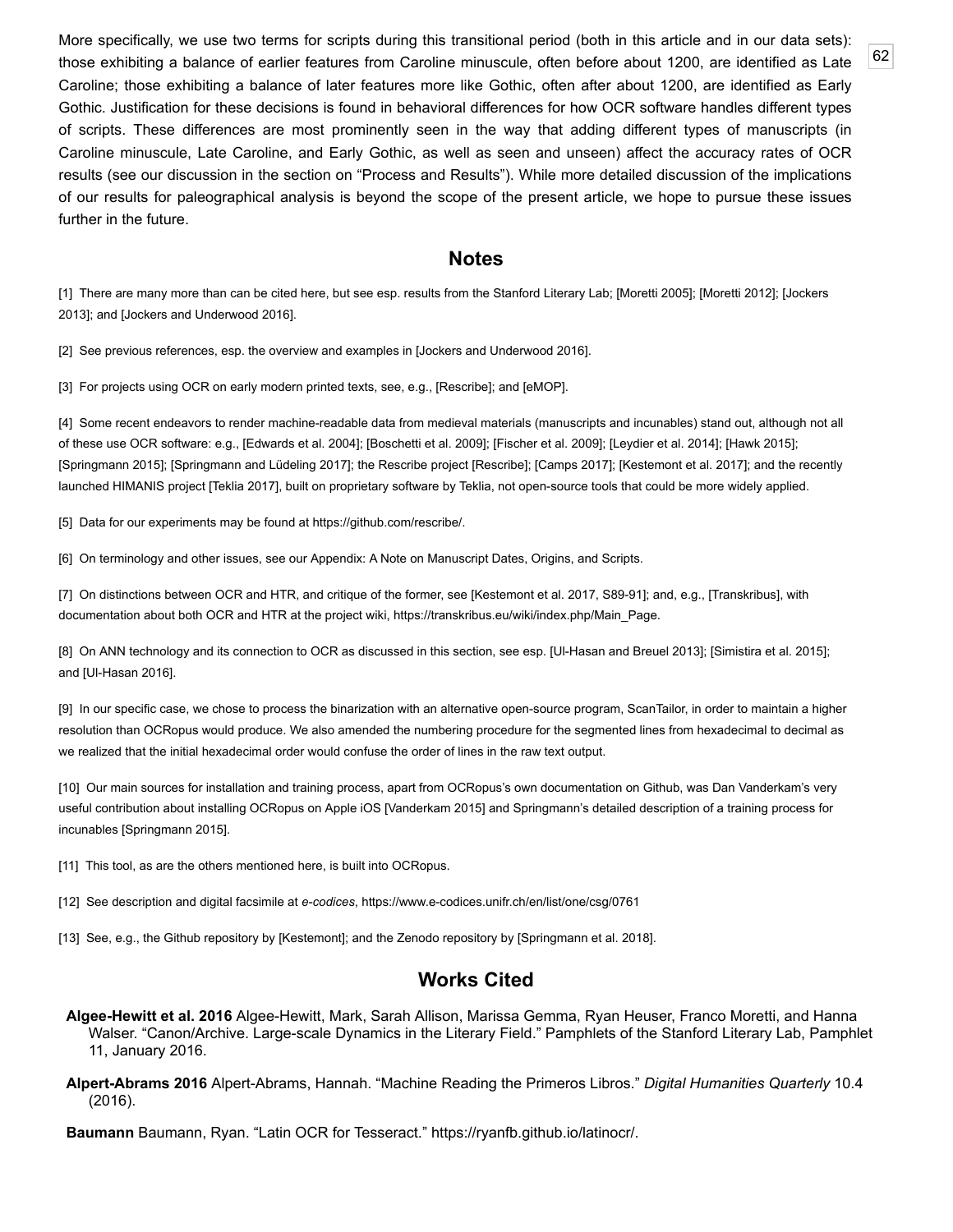- <span id="page-15-16"></span>**Boschetti et al. 2009** Boschetti, Frederico, Matteo Romanello, Alison Babeu, David Bamman, and Gregory Crane. "Improving OCR Accuracy for Classical Critical Editions." In *Research and Advanced Technology for Digital Libraries*, ed. Maristella Agosti, et al., Lecture Notes in Computer Science 5714. Heidelberg: Springer, 2009: 156-67.
- <span id="page-15-9"></span>**Buringh 2011** Buringh, Eltjo. *Medieval Manuscript Production in the Latin West: Explorations with a Global Database*. Global Economics History Series 6. Leiden: Brill, 2011.
- <span id="page-15-19"></span>**Camps 2017** Camps, Jean-Baptiste. "Homemade manuscript OCR (1): OCRopy." *Sacré Gr@@l: Histoire, philologie, programmation et statistiques*, February 6, 2017.
- <span id="page-15-10"></span>**Da Rold et al. 2010** Da Rold, Orietta, Takako Kato, Mary Swan, and Elaine Treharne. *The Production and Use of English Manuscripts 1060 to 1220*. University of Leicester, 2010; last update 2013.
- <span id="page-15-6"></span>**Derolez 2003** Derolez, Albert. *The Palaeography of Gothic Manuscript Books: From the Twelfth to the Early Sixteenth Century*. Cambridge Studies in Palaeography and Codicology 9. Cambridge: Cambridge University Press, 2003.
- <span id="page-15-15"></span>**Edwards et al. 2004** Edwards, Jaety, Yee Whye Teh, David Forsyth, Roger Bock, Michael Maire, and Grace Vesom. "Making Latin Manuscripts Searchable using gHMM's." *Advances in Neural Information Processing Systems* 17 (2004): 385-392.
- <span id="page-15-17"></span>**Fischer et al. 2009** Fischer, Andreas, Markus Wuthrich, Marcus Liwicki, Volkmar Frinken, Horst Bunke, Gabriel Viehhauser, and Michael Stolz. "Automatic Transcription of Handwritten Medieval Documents." *Proceedings of the 2009 15th International Conference on Virtual Systems and Multimedia*. Washington, DC: IEEE COmputer Society, 2009: 137-42.
- <span id="page-15-4"></span>**Google** "Google reCaptcha." 2016. [https://www.google.com/recaptcha/intro/index.html.](https://www.google.com/recaptcha/intro/index.html)
- <span id="page-15-1"></span>**Hawk 2015** Hawk, Brandon W. "OCR and Medieval Manuscripts: Establishing a Baseline." *brandonwhawk.net*. April 20, 2015.
- <span id="page-15-13"></span>**Jockers 2013** Jockers, Matthew L. *Macroanalysis: Digital Methods and Literary History*. Urbana, IL: University of Illinois Press, 2013.
- <span id="page-15-0"></span>**Jockers 2014** Jockers, Matthew L. *Text Analysis with R for Students of Literature*. Switzerland: Springer International Publishing, 2014.
- <span id="page-15-14"></span>**Jockers and Underwood 2016** Jockers, Matthew L., and Ted Underwood. "Text-Mining in the Humanities." In *A New Companion to Digital Humanities*, ed. Susan Schreibman, Ray Siemens, John Unsworth. Malden, MA: Wiley-Blackwell, 2016: 291-306.
- <span id="page-15-5"></span>**Karpathy 2015** Karpathy, Andrej. "The Unreasonable Effectiveness of Recurrent Neural Networks." *Andrej Karpathy Blog*, May 21, 2015.
- <span id="page-15-20"></span>**Kestemont** Kestemont, Mike. "Code for the DeepScript Submission to ICFHR2016 Competition on the Classification of Medieval Handwritings in Latin Script." <https://github.com/mikekestemont/DeepScript>.
- <span id="page-15-2"></span>**Kestemont et al. 2017** Kestemont, Mike, Vincent Christlein, and Dominique Stutzmann. "Artificial Paleography: Computational Approaches to Identifying Script Types in Medieval Manuscripts." *Speculum* 92/S1 (2017), S86-109.
- <span id="page-15-7"></span>**Kwakkel 2012** Kwakkel, Erik. "Biting, Kissing and the Treatment of Feet: The Transitional Script of the Long Twelfth Century." In *Turning Over a New Leaf: Change and Development in the Medieval Book*, ed. Erik Kwakkel, Rosamond McKitterick, and Rodney Thomson. Leiden: Leiden University Press, 2012: 79-125.
- **Lexos** Lexos. Lexomics Research Group. Wheaton College. [http://lexos.wheatoncollege.edu/upload.](http://lexos.wheatoncollege.edu/upload)
- <span id="page-15-18"></span>**Leydier et al. 2014** Leydier, Yann, Véronique Églin, Stéphane Brès, and Dominique Stutzmann. "Learning-Free Text-Image Alignment for Medieval Manuscripts." In *Proceedings: 14th International Conference on Frontiers in Handwriting Recognition*. Los Alamitos, CA: IEEE Computer Society, 2014: 363-68.
- <span id="page-15-8"></span>**Lowe 1934-1972** Lowe, E. A., ed. *Codices Latini Antiquiores: A Palaeographical Guide to Latin Manuscripts Prior to the Ninth Century*. 12 vols. Oxford: Clarendon Press, 1934-1972.
- <span id="page-15-3"></span>**Mimno 2014** David Mimno. "Data carpentry is a skilled, hands-on craft which will form a major part of data science in the future." *The Impact Blog*, September 1, 2014.
- <span id="page-15-11"></span>**Moretti 2005** Moretti, Franco. *Graphs, Maps, Trees: Abstract Models for Literary History*. London: Verso, 2005.

<span id="page-15-12"></span>**Moretti 2012** Moretti, Franco. *Distant Reading*. London: Verso 2012.